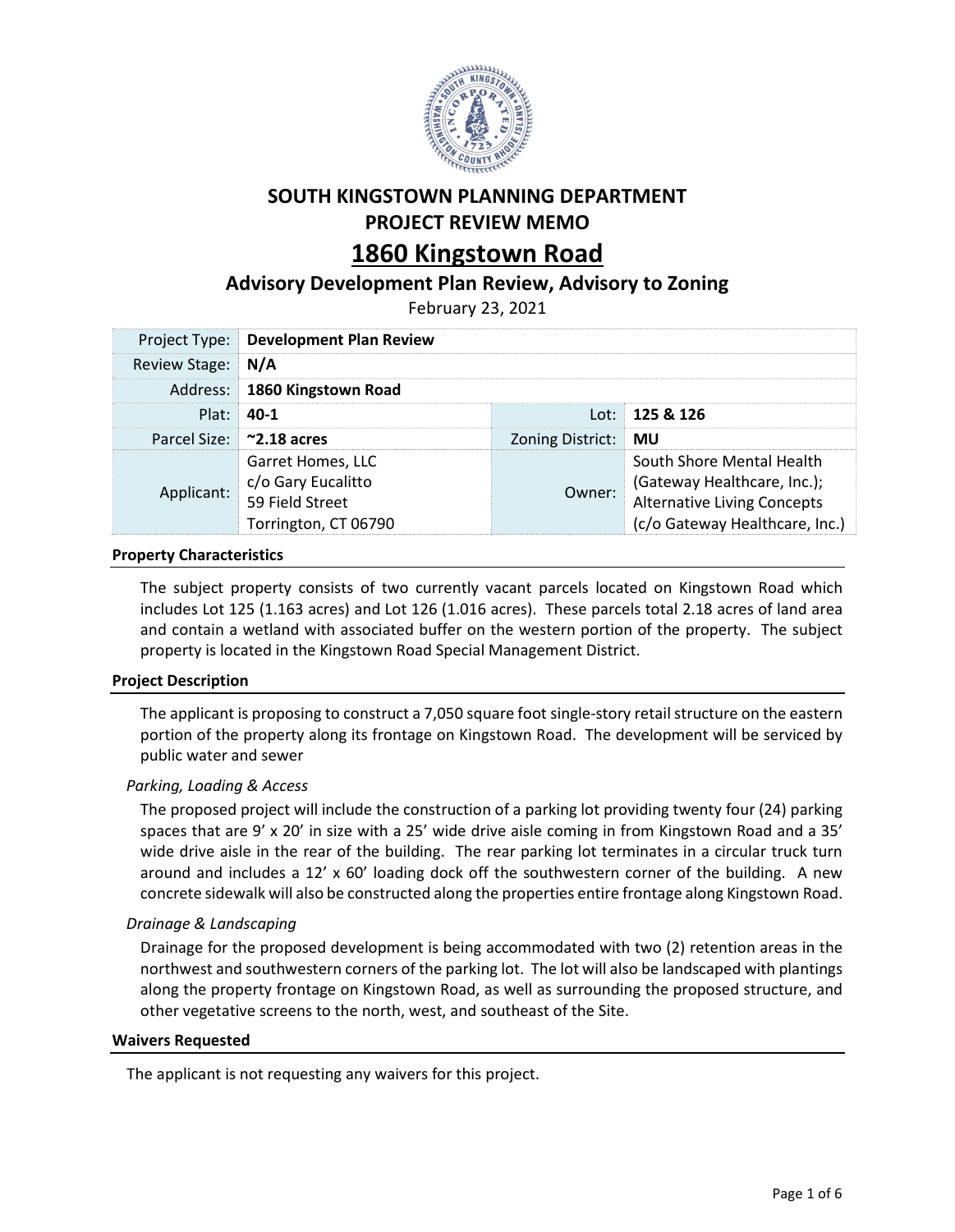#### **Regulatory Considerations**

Section 301 (Schedule of Use Regulations Table) of the Zoning Ordinance allows for the proposed retail use (Use Code 55: Retail Trade, up to 10,000 square feet GLFA/use) via Special Use Permit. As such this Development Plan Review opinion serves as an advisory to the Zoning Board of Review.

The project is also subject to the requirements of the Subdivision and Land Development Regulations including landscaping standards, and drainage standards, as well as the dimensional standards of Section 401, the parking standards of Article 7, and the signage standards (if signage is proposed) of Article 8 will apply to the proposed development:

*Section 401: Dimensional Standards*: Principal structures within the MU district require the following setbacks: 25' front setback; 25' corner side setback; 10 foot side setback; 20 foot rear setback.

*Section 711: Off-Street Parking Requirements*: Retail uses require one (1) space for every 350 feet of gross leasable floor area (GFLA).

Section 805.B: *Signs in CN and MU Districts:* No more than one (1) sign is allowed per principal building. If freestanding, the top of the sign shall not be more than 8 feet above the ground, and shall have an area of not more than 12 square feet per side. If wall-mounted, such sign shall not exceed a total area of one-half square feet for each lineal foot of the wall on which such sign is located, not to exceed 30 square feet in sign area, nor shall the width of such sign exceed 60 percent of the width of the wall upon which it is attached. Both freestanding and wall mounted signs may be indirectly illuminated, but shall not be illuminated. No projecting signs shall be allowed in a CN or MU District.

The project is located within the Kingstown Road Special Management District, contained in Section 604 of the Zoning Ordinance, which outlines the following:

*Section 604: Kingstown Road Special Management District:* Construction of any new use, or significant expansion of any existing use having direct lot frontage on Kingstown Road, Saugatucket Road or Curtis Corner Road within the Kingstown Road Special Management District shall be subject to development plan review, and shall also conform to the following standards:

- A. *Frontage lots.* Creation of new lots having frontage and vehicular access on Kingstown Road, Saugatucket Road or Curtis Corner Road shall be avoided. If possible, new lots shall front on internal streets. The use of common or shared driveways among adjacent lots or access through parcels abutting the frontage lot to the side or rear, and/or construction of private or public access roads shall be employed.
- B. *No-access easement.* Where permanent vehicular access to the lot is provided from an internal circulation road, through adjacent land, or from any point other than from the roads listed above, the lot shall be restricted by means of an easement granted to the Town of South Kingstown prohibiting any future driveway or other vehicular access from the roads listed above.
- C. *Common driveways.* Where alternative access as provided in subsection A., above, is not possible, adjacent lots of record in the same ownership shall be required to share a common driveway so as to limit the total number of driveways with direct access to the roads listed above to the smallest possible number. Standards for common driveways shall be as provided in the Subdivision and Land Development Regulations of the Town of South Kingstown.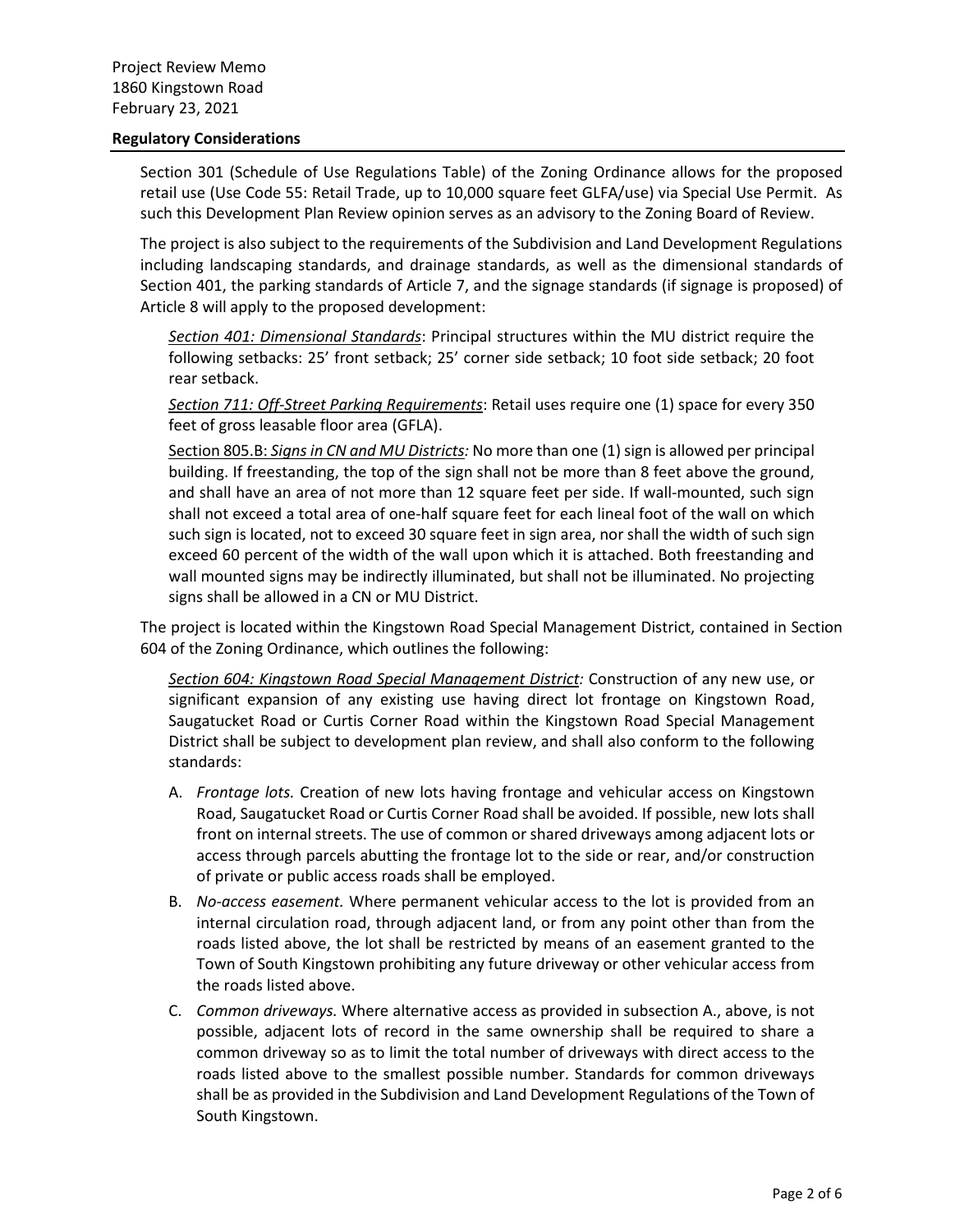- D. *Parking.* Parking lots shall be located to the side or rear of the building away from major streets whenever possible. The area between the building and the street shall be devoted to a landscaped street yard.
- E. *Landscaped street yards.* Within any zoning district within the Kingstown Road Special Management District any lot having direct frontage on Kingstown Road, Saugatucket Road or Curtis Corner Road shall provide landscaping within the area between the street rightof-way line and the principal building. Landscaped street yards may contain only the following features:
	- 1. Landscaping, as provided in the Subdivision and Land Development Regulations;
	- 2. Driveways, not to exceed 20 feet in width for single-household and twohousehold residential uses, or 35 feet in width for any other uses, with no parking permitted;
	- 3. Pedestrian walkways or bicycle paths;
	- 4. Permitted freestanding signs;
	- 5. Mailboxes customarily accessory to residential uses;
	- 6. Street signs or traffic control signs;
	- 7. Underground utilities.

The delineation of the landscaped street yard is illustrated by the landscape diagrams in the Subdivision and Land Development Regulations. This requirement shall not apply to Use Code 45, Automotive or Gasoline Service Stations.

- F. *Location of buildings.* In order to allow parking in the rear of the building in the Kingstown Road Special Management District, the front yard and corner side yard setbacks may be reduced to zero by the Planning Board as a condition of approval of development plan review.
- G. *Residential uses.* Single-household and two-household detached structures having direct lot frontage on Kingstown Road, Saugatucket Road or Curtis Corner Road within the Kingstown Road Special Management District shall be subject to development plan review, and shall also conform to the following standards:
	- 1. Common driveways shall be employed for adjacent lots wherever possible;
	- 2. A landscaped street yard shall be required;
	- 3. Any garages shall have doors facing to the side or rear of the house and away from the roads listed above;
	- 4. Any off-street parking facility located on the side of the house or in any side yard shall be screened from the roads listed above.
- H. *Drive-through-windows.* Notwithstanding the provisions of Section 220, no drivethrough window service of any kind accessed by motor vehicles for any use shall be permitted within the Kingstown Road Special Management District.
- I. *Maximum building size.* Within the Kingstown Road Special Management District, no structure containing any use shall exceed 7,500 square feet of gross leasable floor area (GLFA). The GLFA of a shopping center shall not exceed 10,000 square feet. No single use within a shopping center, however, shall exceed 7,500 square feet GLFA.
- J. *Driveway openings.* The width of driveway openings (curb cuts) on Kingstown Road shall be no more than 24 feet for any use, other than Automotive or Gasoline Service Stations (Use Code 45) and Public Safety Facilities (Use Code 25.2).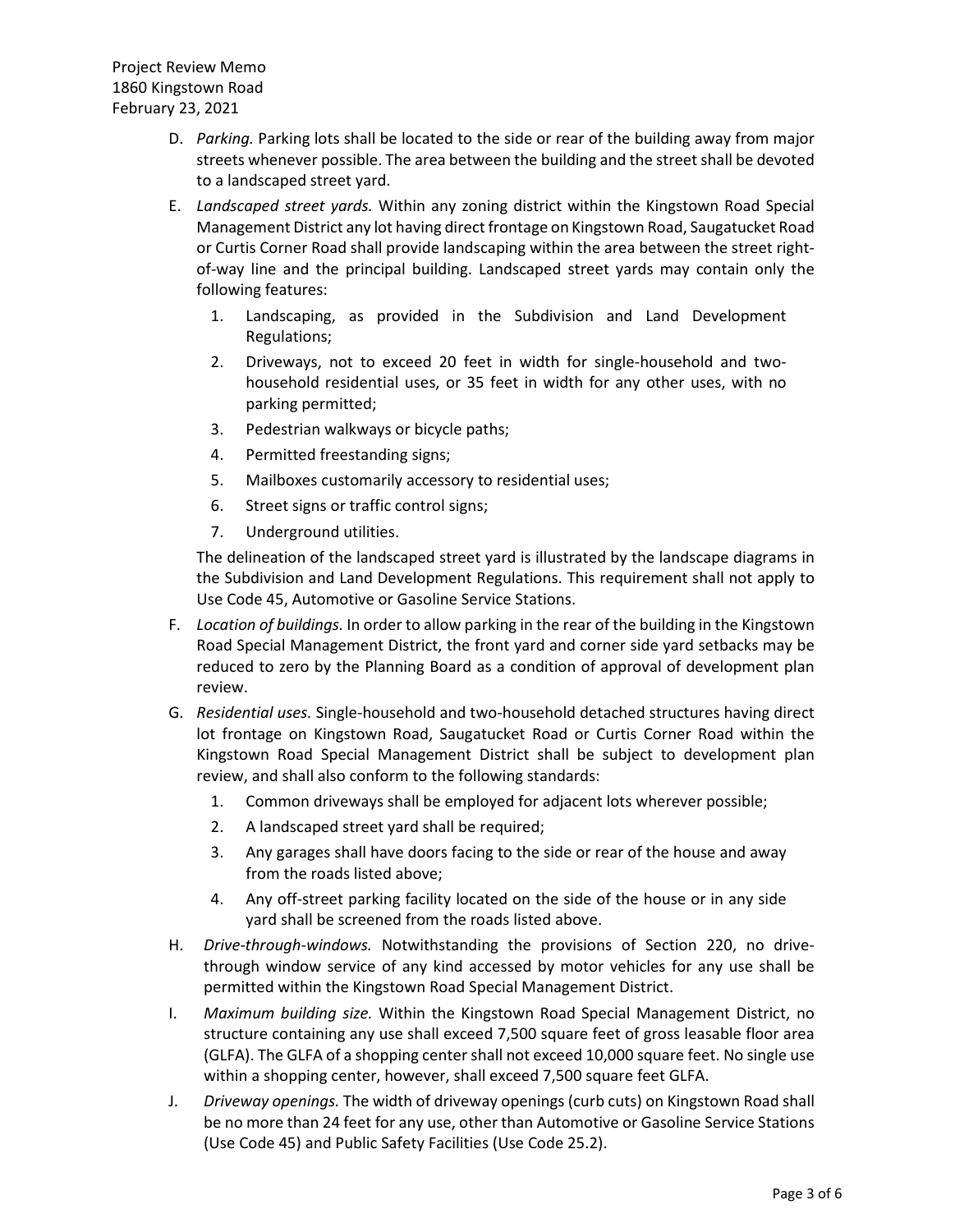K. *Prohibited Uses.* Any use in Use Code Category 10 - Marijuana-Related Uses shall be prohibited within the Kingstown Road Special Management District.

#### **Decision Deadline**

Pursuant to the Zoning Ordinance and Subdivision and Land Development Regulations, there is no deadline for Planning Board decisions on Development Plan Review applications.

#### **Review to Date**

| 09/09/2020<br>TRC Review of the Development Plan |  |
|--------------------------------------------------|--|
|--------------------------------------------------|--|

| <b>Item/Issue Discussed</b>       | Recommendation                                                                                                 |  |  |
|-----------------------------------|----------------------------------------------------------------------------------------------------------------|--|--|
| <b>Circulation</b>                | A traffic study update is recommended to address impacts to<br>Kingstown Road from both cars and large trucks. |  |  |
| <b>Sidewalks</b>                  | Plans must be amended to show the sidewalks running through the<br>driveway.                                   |  |  |
| <b>Administrative Subdivision</b> | Approval subject to the lots being merged.                                                                     |  |  |
| <b>Utilities</b>                  | Locate all available sewer laterals on the plans for possible<br>connection.                                   |  |  |

#### **Required Findings**

In accordance with Article IV.F(3) of the Subdivision & Land Development Regulations, prior to granting Development Plan Review approval the Planning Board shall find that:

- a) The granting of approval will not result in conditions inimical to the public health, safety, and welfare;
- b) The granting of such approval will not substantially or permanently injure the appropriate use of the property in the surrounding area or zoning district;
- c) The plans for such project comply with all the requirements of the Zoning Ordinance and the Subdivision & Land Development Regulations;
- d) The plans for such project are consistent with the Comprehensive Plan; and,
- e) Any conditions or restrictions that are necessary to ensure that these guidelines have been met have been incorporated into the written approval.

#### **Draft Motion**

"The South Kingstown Planning Board hereby grants advisory Development Plan approval for the 1860 Kingstown Road application, a proposed 7,020 square foot retail development with associated site improvements on Assessor's Plat 40-1, Lots 125 & 126, located at 1860 Kingstown Road, Garret Homes, LLC, *applicant,* South Shore Mental Health (Gateway Healthcare, Inc.) & Alternative Living Concepts (c/o Gateway Healthcare, Inc.), *owner.* This advisory Development Plan approval is based upon the plan set entitled *'Land Development Plans Issued For Permitting,* Proposed Retail Development, 1860 Kingstown Road (RI Route 108), South Kingstown, Rhode Island, July 30, 2020, prepared for Garret Homes, LLC, prepared by BL Companies, 100 Constitution Plaza, 10<sup>th</sup> Floor, Hartford, CT 06103. This approval is based upon the plan set entitled: "Proposed Retail Development, 1860 Kingstown Road (RI Route 108), South Kingstown, Rhode Island;" prepared by BL Companies, 10 Constitution Plaza, 10<sup>th</sup> Floor, Hartford Connecticut 06103, described as follows: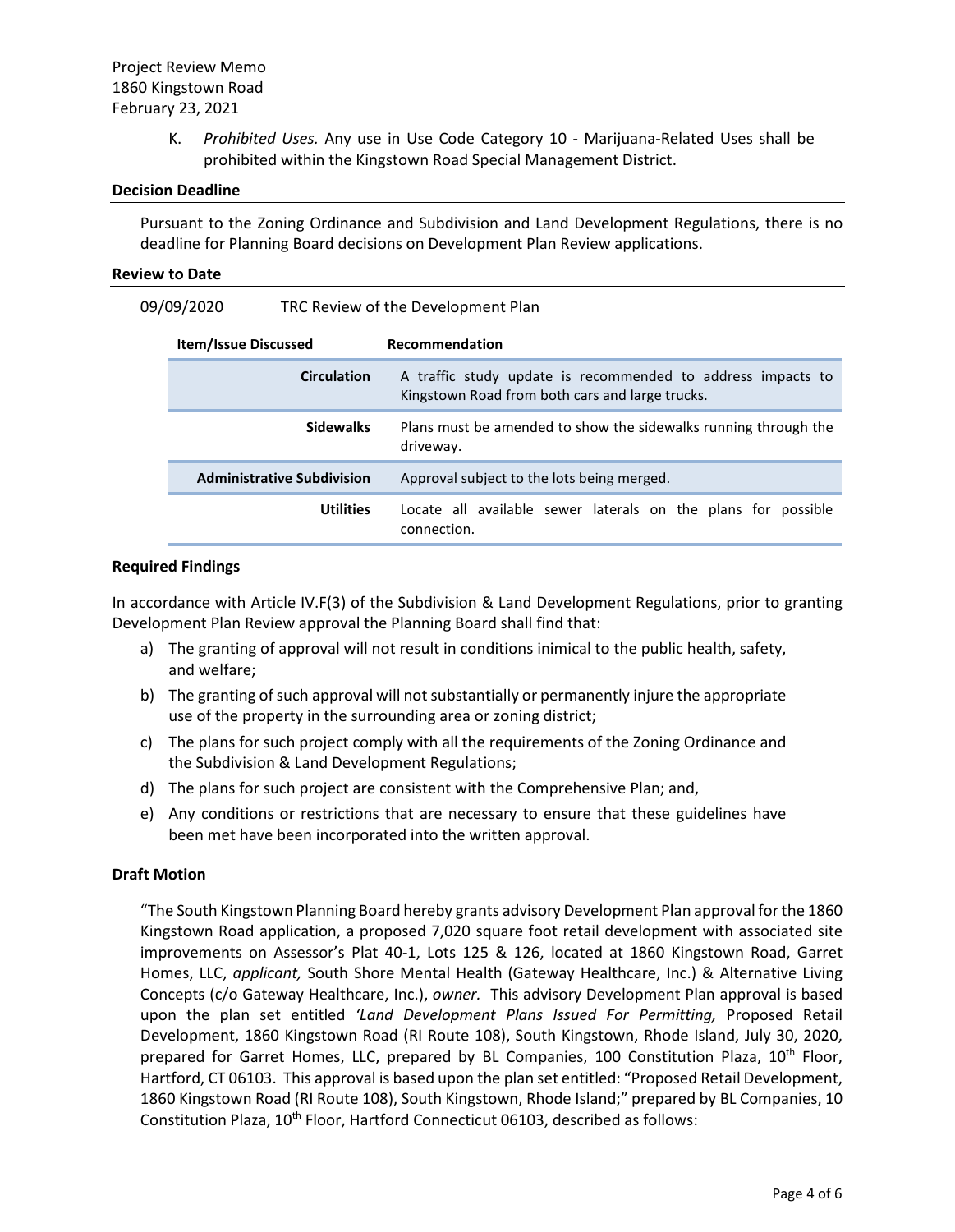| <b>SHEET</b>                 | <b>PREPARED BY</b>    | <b>DATE</b> | <b>AS REVISED</b>    |
|------------------------------|-----------------------|-------------|----------------------|
| AL-1 $/$ 1 of 2              | <b>BL Companies</b>   | 7/30/2020   | Certified 10/15/2020 |
| AL-1 $/$ 2 of 2              | <b>BL Companies</b>   | 7/30/2020   | Certified 10/15/2020 |
| $GN-1$                       | <b>BL Companies</b>   | 7/30/2020   | <b>NA</b>            |
| $DM-1$                       | <b>BL Companies</b>   | 7/30/2020   | <b>NA</b>            |
| $SP-1$                       | <b>BL Companies</b>   | 7/30/2020   | <b>NA</b>            |
| $TT-1$                       | <b>BL Companies</b>   | 7/30/2020   | NA.                  |
| $SD-1$                       | <b>BL Companies</b>   | 7/30/2020   | NA.                  |
| $GD-1$                       | <b>BL Companies</b>   | 7/30/2020   | <b>NA</b>            |
| $SU-1$                       | <b>BL Companies</b>   | 7/30/2020   | NA                   |
| EC-1 & EC-2                  | <b>BL Companies</b>   | 7/30/2020   | <b>NA</b>            |
| LL-1 & LL-2                  | <b>BL Companies</b>   | 7/30/2020   | NA                   |
| DN-1, 2, 3, 4, 5, 6          | <b>BL Companies</b>   | 7/30/2020   | <b>NA</b>            |
| Proposed Retail Development  | LEDS, LLC             | 7/19/2020   | NA                   |
| <b>Conceptual Elevations</b> | <b>BKA Architects</b> | 4/29/2019   | <b>NA</b>            |
|                              |                       |             |                      |

This approval is based upon the following Findings of Fact and Conditions of Approval:

### *Findings of Fact*

- 1. The granting of approval will not result in conditions inimical to the public health, safety, and welfare.
- 2. With the required Conditions of Approval, the granting of such approval will not substantially or permanently injure the appropriate use of the property in the surrounding area or zoning district.
- 3. With the required Conditions of Approval, the plans for the project comply with all the requirements of the Zoning Ordinance and the Subdivision and Land Development Regulations.
- 4. The plans for the project are consistent with the Comprehensive Community Plan.
- 5. Any conditions or restrictions that are necessary to ensure that these findings have been met have been incorporated into this approval.

# *Conditions of Approval*

- 1. The Landscape Plan shall be updated to reflect the three (3) planters proposed to be located adjacent to the curb cut along the entrance to the property prior to recording of this decision.
- 2. Wastewater flow calculations based on the intensification of operations and the number of employees shall be submitted to the Department of Public Services for approval prior to the issuance of a building permit for this project.
- 3. Development of the site shall be in strict conformance with the approved site plan, including the revised landscape plan, unless amended by these Conditions of Approval.
- 4. The applicant shall obtain all required local and State permits prior to commencing construction and/or installation of site improvements.
- 5. Prior to any request for a Certificate of Occupancy, a RI registered Professional Engineer shall inspect the installation of site improvements and shall submit certification to the Administrative Officer of the Planning Board that the construction conforms to the approved plans.